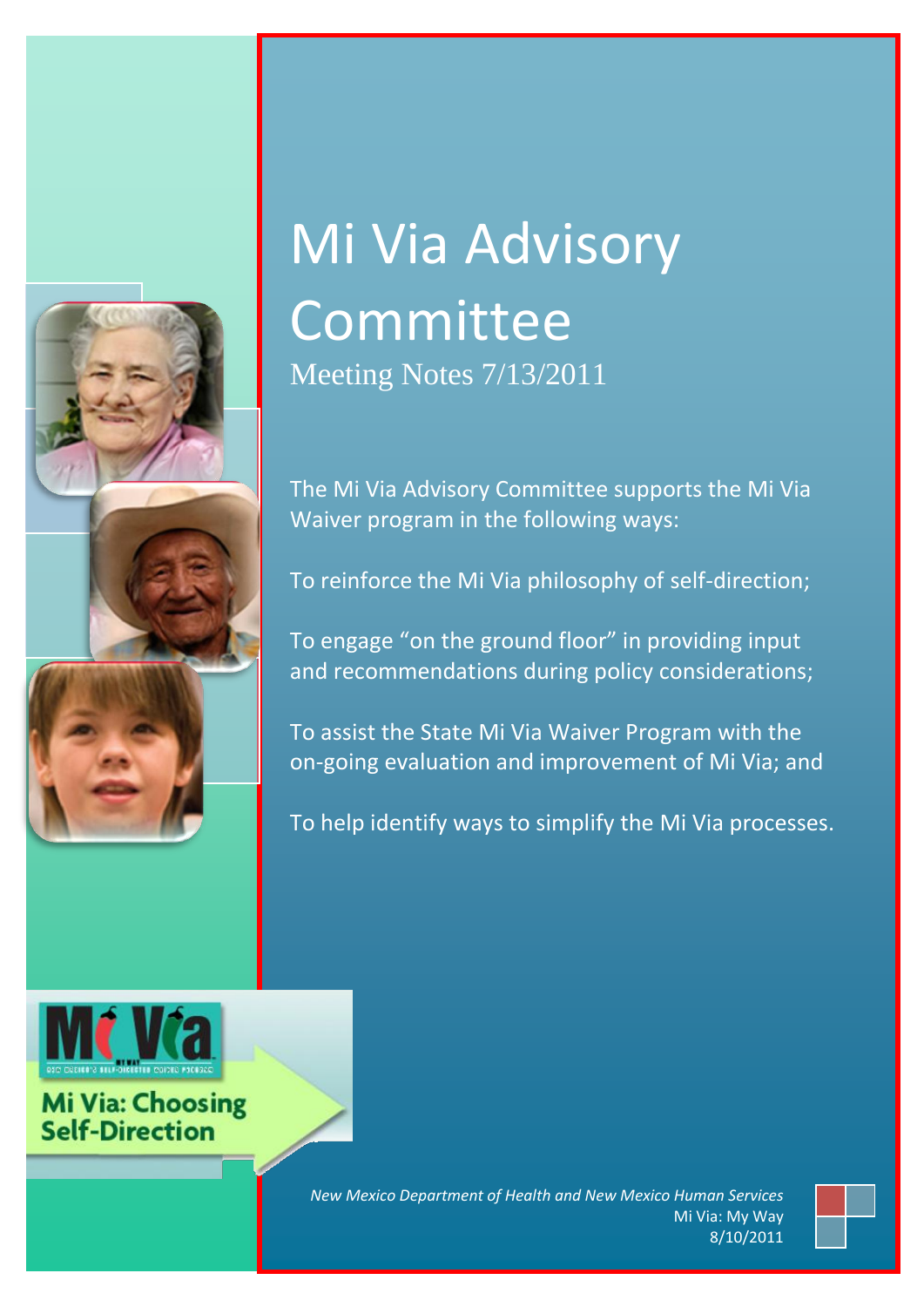Date: July 13, 2011

Held in the North Conference Room Human Services Department, 2025 Pacheco, Santa Fe NM 87505

Attendees (in person): Stevie Bass, parent; Tony Chavez, participant; Nadine Maes, parent; Dolores Harden, parent; Shawn Harden, Participant; Justin Harden, Participant; Gary Benavidez, Parent; Carol Watts, CDPC; Gina Burttram, Molina; Kim Shipman, Molina; Angela Medrano, HSD; Tallie Tolen, HSD; Gina Gallardo, HSD; Betty Sangre, HSD; Teresa Garcia, HSD; Cathy Stevenson, DOH; Pat Syme, DOH

Via telephone: Althea McLuckie, parent; Mario Lucero, participant; Shari Jensen, participant; John Anaya, Participant; Tana Hemingway, Participant; Travis Goldman, Family Member; Genevieve Rel, DOH

Absent: Doris Husted, ARC of NM; Lisa Gianardi, Participant; Donna Begay, Family Member.

# 1. Welcome and Introductions

- a. Cathy Stevenson, Acting Director of the Developmental Disabilities Supports Division of the Department of Health, welcomed both the new and current Advisory Committee members.
- b. Each member was asked to introduce themselves, where they were from, who they represented, why they wanted to be a part of the Advisory Committee and what they could contribute.

### 2. Orientation for New Members

- a. Cathy Stevenson reviewed the handouts on "team ground rules" and "ground rules for effective meetings." The group decided to select certain guidelines to help meetings run smoothly and to encourage maximum participation by all. Pat Syme to condense the selected ground rules and distribute to the group with the next minutes or before.
- b. The Committee discussed various locations and ways to make meetings easier to attend and for people to eventually meet everyone in person. Nadine Maes will look into the possibility of the Center for Development and Disability (CDD) assisting with video conferencing. Meetings will be alternated between Santa Fe and Albuquerque with a plan to eventually hold the meetings in other cities throughout the state and encourage local participants to attend.
- c. Media Releases were distributed to all members so that contact information could be made public to participants. Members were asked to consider how they may want to be contacted and to return the forms to Pat Syme by 7/29/11..

### 3. Bylaws

- a. The Committee reviewed the bylaws with drafted changes needed to reflect the reorganization of state agency responsibilities.
- b. The Committee discussed terms. All new members are appointed for three year terms. The area that needs to be addressed involves the original members who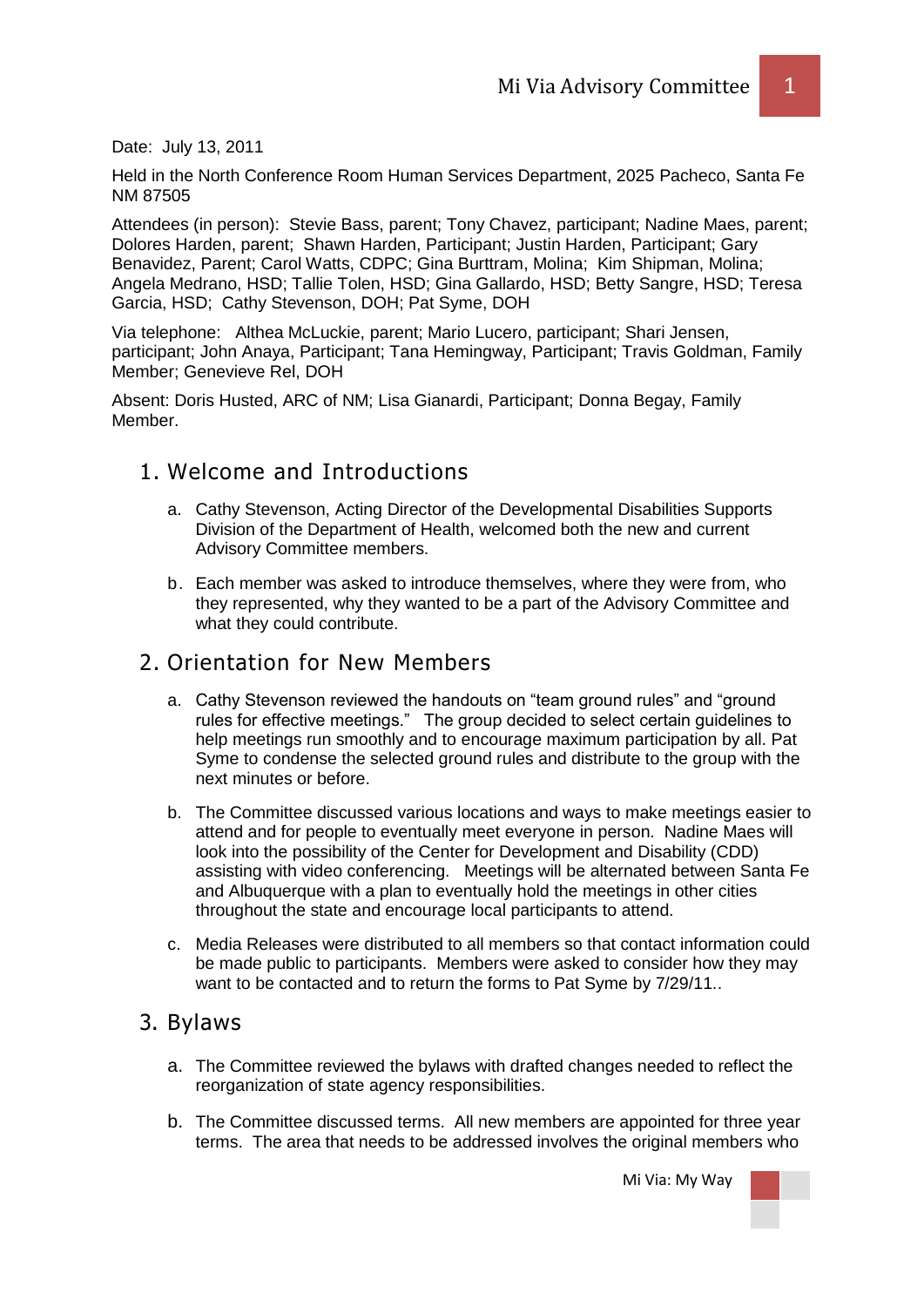have served for over 3 years. The Committee proposed having 4 of the old members with 2 year terms and 4 with one year terms. Pat Syme will poll old members as to their preference.

- c. The Committee also discussed the concept of Officers. Cathy Stevenson announced the state is considering appointing a standing facilitator to the Advisory Committee.
- d. The Advisory Committee scheduled an Ad Hoc meeting on 8/10/11 from 9:00 am to 10:30 am to discuss these organizational issues. Pat Syme to set up both in person and conference call in number for the meeting and send out invitations.

#### 4. State Update

- a. Angela Medrano, Bureau Chief, HSD discussed the merger of the Aging and Long Term Services Department, ALTSD, Elderly and Disabled Services Division into Human Service Department, HSD. She explained that the merger was based on a Legislative Finance Committee audit of the CoLTS program. The division also included the Mi Via Program. 16 staff people were transferred to HSD from ALTSD.
- b. Angela also discussed the Medicaid Modernization concept and provided a schedule of public meetings throughout the state to gather feedback on how Medicaid should be restructured. HSD has hired Alicia Smith & Associates to gather input on Medicaid modernization. Based on public input, Alicia will provide recommendations to HSD in August. An 1115 demonstration Waiver may be developed as early as December, followed by further public comment. Angela directed the committee to the HSD website for further information and comment. The Committee was very interested in the process and for advocating for the Mi Via program and self direction. Althea suggested that a large portion of the next meeting be devoted to Medicaid Modernization, reviewing the recommendations providing a formal response and that as a representative of the National Participant Network she would certainly be willing to meet with Alicia.
- c. Tallie Tolen, HSD, reported on Financial Management agency (FMA) and Third party Assessor (TPA) issues. Tallie reported that the Mi Via Spending reports for April and May have been issued to participants. Stevie mentioned she received the spending reports within days of each other. Tallie stated that was related to the initial roll out of reports and now that they would be spaced a month apart according to a defined schedule that captures the entire month's spending. Tallie reported that credentialing requirement information will also soon be distributed and that annual updates' of vendor and employee agreements will be required as the annul SSPs come due. ACS will be strictly enforcing the new timely filing standards of 90 days after 7/15/11. Dolores Harden asked about the credentialing requirements for Native American Healers in terms of Business licenses or other types of certification. Tallie stated the more formal requirements are waived for that service and that people who are recognized by their communities as healers is the primary qualification. However, Native American healers must still comply with program rules related to taxes, credentialing and employment by completing the appropriate enrollment packet. Training on the GCES system is still being offered to participants as demand is identified. The Return to Provider (RTP) letter was discussed in relation to errors on timesheets,